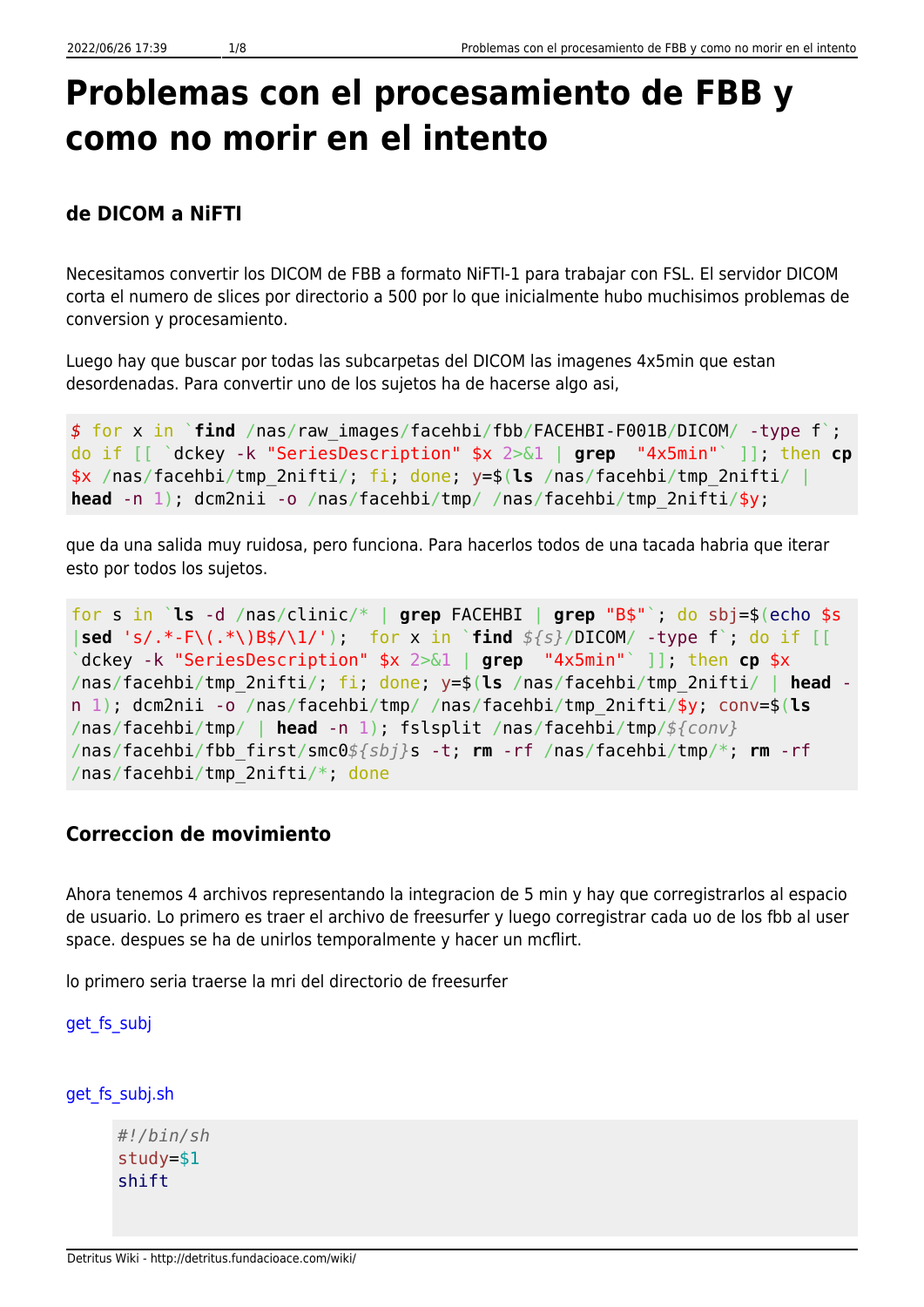```
id = $1shift
dir=$1
shift
debug=0
#First get the freesurfer processed MRIs
${FREESURFER_HOME}/bin/mri_vol2vol --mov
${SUBJECTS_DIR}/${study}_${id}/mri/nu.mgz --targ
${SUBJECTS_DIR}/${study}_${id}/mri/rawavg.mgz --regheader --o
${dir}/${id}_tmp_nu_in_rawavg.mgz
${FREESURFER_HOME}/bin/mri_convert --in_type mgz --out_type nii
${dir}/${id}_tmp_nu_in_rawavg.mgz ${dir}/${id}_tmp.nii.gz
${FSLDIR}/bin/fslreorient2std ${dir}/${id}_tmp ${dir}/${id}_struc
${FREESURFER_HOME}/bin/mri_vol2vol --mov
${SUBJECTS_DIR}/${study}_${id}/mri/brain.mgz --targ
${SUBJECTS_DIR}/${study}_${id}/mri/rawavg.mgz --regheader --o
${dir}/${id}_tmp_brain_in_rawavg.mgz
${FREESURFER_HOME}/bin/mri_convert --in_type mgz --out_type nii
${dir}/${id}_tmp_brain_in_rawavg.mgz ${dir}/${id}_tmp_brain.nii.gz
${FSLDIR}/bin/fslreorient2std ${dir}/${id}_tmp_brain ${dir}/${id}_brain
if [ $debug = 0 ] ; then
     rm ${dir}/${id}_tmp*
fi
```
y luego corregistrar cada imagen al espacio del sujeto. Hay 4 variantes para esto.

1.- Intentando registrar cada imagen independientemente.

#### fbb reg

#### [fbbtemp\\_reg.sh](http://detritus.fundacioace.com/wiki/doku.php?do=export_code&id=neuroimagen:fbb&codeblock=3)

```
#!/bin/sh
study=$1
shift
id=$1
shift
tdir=$1
shift
wdir=$1
```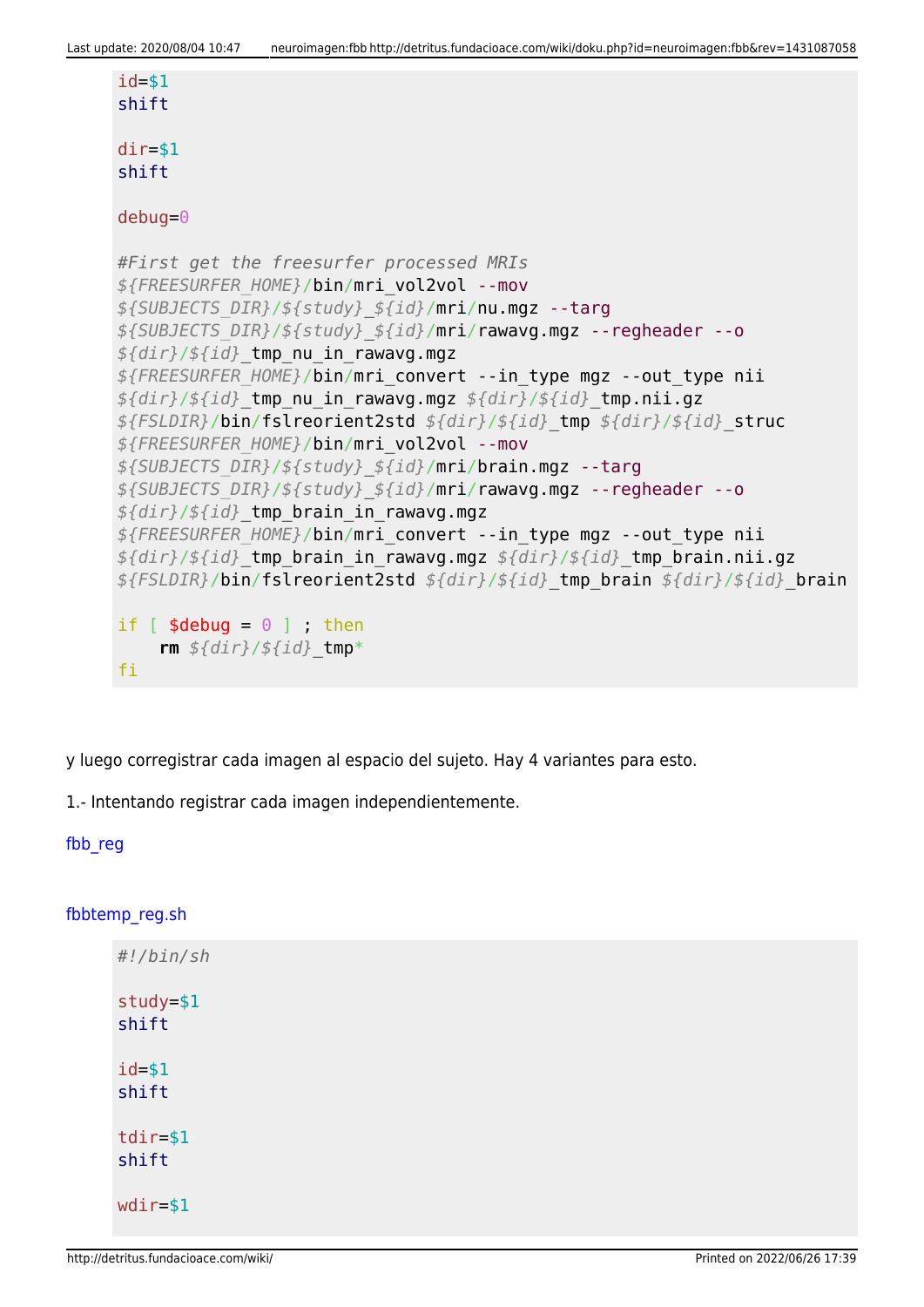#### shift

## debug=1

```
#get the uncorrected PETs and register to user space MRI
for i in {0..3}; do
         tf=`printf "${id}s%04d" $i`
         ${FSLDIR}/bin/imcp ${tdir}/${tf} ${tdir}/${id}_tmp
         ${FSLDIR}/bin/flirt -ref ${wdir}/${id}_struc -in
${tdir}/${id}_tmp -omat ${tdir}/${tf}_pet2struc.mat -out
${tdir}/${tf}_reg
done
a=`for i in {0..3}; do printf " ${tdir}/${id}s%04d_reg " $i; done`
${FSLDIR}/bin/fslmerge -t ${wdir}/${id}_tmp_mvc $a
${FSLDIR}/bin/mcflirt -in ${wdir}/${id}_tmp_mvc -out
${wdir}/${id}_tmp_corr
${PIPEDIR}/bin/4dmean.pl ${wdir}/${id}_tmp_corr
${FSLDIR}/bin/flirt -ref ${wdir}/${id}_struc -in ${wdir}/${id}_mean -
omat ${wdir}/${id}_fbb2struc.mat -out ${wdir}/${id}_fbb
if [ $debug = 0 ] ; then
     rm ${tdir}/${id}_tmp*
     rm ${wdir}/${id}_tmp*
fi
```
2.- Usando la informacion de un registro para el resto

### [fbb\\_regc](#page--1-0)

#### [fbbtemp\\_regc.sh](http://detritus.fundacioace.com/wiki/doku.php?do=export_code&id=neuroimagen:fbb&codeblock=4)

| #!/bin/sh            |  |
|----------------------|--|
| study=\$1<br>shift   |  |
| $id = $1$<br>shift   |  |
| $tdir = $1$<br>shift |  |
| $wdir = $1$<br>shift |  |
| $s$ ok=\$1<br>shift  |  |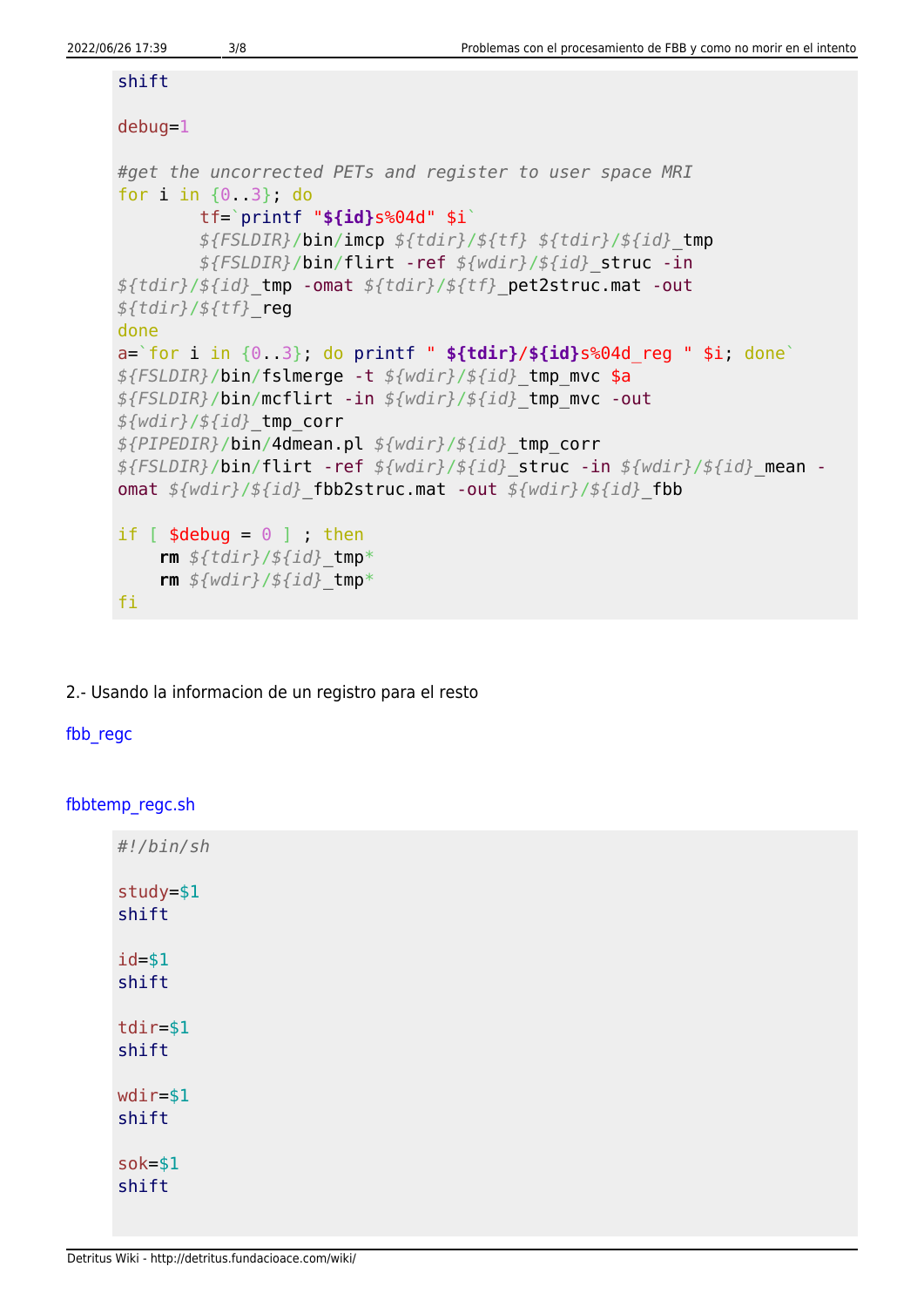Last update: 2020/08/04 10:47 neuroimagen:fbb http://detritus.fundacioace.com/wiki/doku.php?id=neuroimagen:fbb&rev=1431087058

```
debug=1
#Now get the uncorrected PETs and register to user space MRI
bsc=`printf "${id}s%04d" $sok`
${FSLDIR}/bin/imcp ${tdir}/${bsc} ${tdir}/${id}_tmp
${FSLDIR}/bin/flirt -ref ${wdir}/${id}_struc -in ${tdir}/${id}_tmp -
omat ${tdir}/${bsc}_pet2struc.mat -out ${tdir}/${bsc}_reg
for i in {0..3}; do
         if [ "$i" != "$sok" ]; then
                 tf=`printf "${id}s%04d" $i`
                 ${FSLDIR}/bin/imcp ${tdir}/${tf} ${tdir}/${id}_tmp
                 ${FSLDIR}/bin/flirt -ref ${wdir}/${id}_struc -in
${tdir}/${id}_tmp -init ${tdir}/${bsc}_pet2struc.mat -omat
${tdir}/${tf}_pet2struc.mat -out ${tdir}/${tf}_reg
         fi
done
a=`for i in {0..3}; do printf " ${tdir}/${id}s%04d_reg " $i; done`
${FSLDIR}/bin/fslmerge -t ${wdir}/${id}_tmp_mvc $a
${FSLDIR}/bin/mcflirt -in ${wdir}/${id}_tmp_mvc -out
${wdir}/${id}_tmp_corr
${PIPEDIR}/bin/4dmean.pl ${wdir}/${id}_tmp_corr
${FSLDIR}/bin/flirt -ref ${wdir}/${id}_struc -in ${wdir}/${id}_mean -
omat ${wdir}/${id}_fbb2struc.mat -out ${wdir}/${id}_fbb
if [ $debug = 0 ] ; then
     rm ${tdir}/${id}_tmp*
     rm ${wdir}/${id}_tmp*
fi
```
3.- Usando la informacion solo del cerebro extraido para hacer el corregistro

fbb regb

[fbbtemp\\_regb.sh](http://detritus.fundacioace.com/wiki/doku.php?do=export_code&id=neuroimagen:fbb&codeblock=5)

| #!/bin/sh             |
|-----------------------|
| $study = $1$<br>shift |
| $id = $1$<br>shift    |
| $tdir = $1$<br>shift  |
| $wdir = $1$<br>shift  |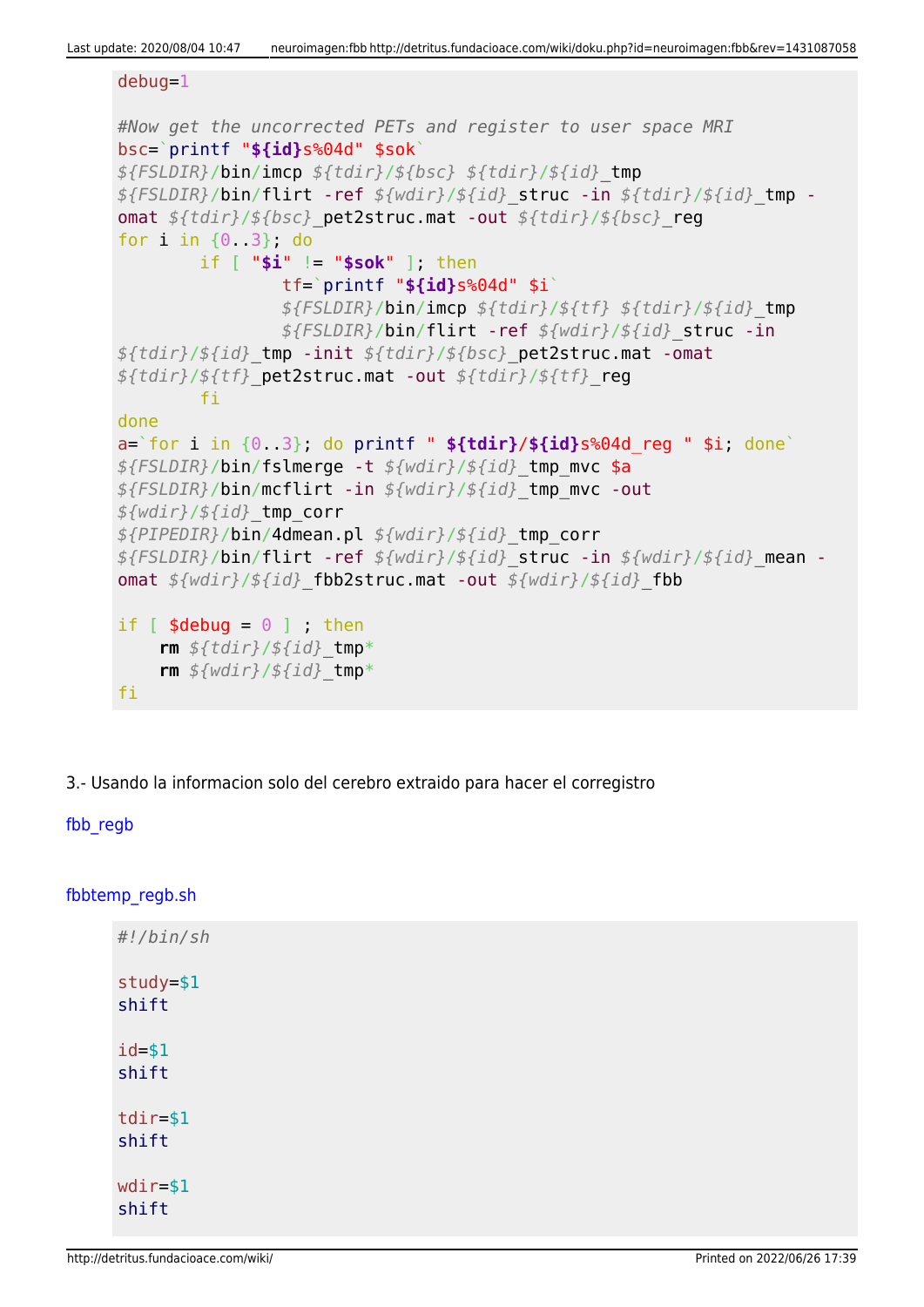| $s$ ok=\$1<br>shift                                                                                                                                                                                                                                                                                                                                                                                                                          |  |
|----------------------------------------------------------------------------------------------------------------------------------------------------------------------------------------------------------------------------------------------------------------------------------------------------------------------------------------------------------------------------------------------------------------------------------------------|--|
| $debug=1$                                                                                                                                                                                                                                                                                                                                                                                                                                    |  |
| #Now get the uncorrected PETs and register to user space MRI<br>bsc=`printf " $$id}s$ %04d" $$s$ kok`<br>\${FSLDIR}/bin/imcp \${tdir}/\${bsc} \${tdir}/\${id} tmp<br>\${FSLDIR}/bin/flirt -ref \${wdir}/\${id} brain -in \${tdir}/\${id} tmp -<br>omat \${tdir}/\${bsc} pet2struc.mat -out \${tdir}/\${bsc} reg<br>for $i$ in $\{0, 3\}$ , do                                                                                                |  |
| if $[$ "\$i" $]=$ "\$sok" ], then<br>$tf='print f "${id}$ s%04d" \$i<br>$${FSLDIR}/bin/inncp ${tdir}/${tf} $${tdir}/${tdir}/${idr}$<br>\${FSLDIR}/bin/flirt -ref \${wdir}/\${id} brain -in<br>\${tdir}/\${id} tmp -init \${tdir}/\${bsc} pet2struc.mat -omat<br>$$ {tdir} / ${tf}$ pet2struc.mat -out $$ {tdir} / ${tf}$ reg                                                                                                                 |  |
| fi<br>done<br>$a = 'for i in {0.3}$ , do printf " ${fdir}/${id}s$ %04d reg " \$i, done<br>\${FSLDIR}/bin/fslmerge -t \${wdir}/\${id} tmp mvc \$a<br>\${FSLDIR}/bin/mcflirt -in \${wdir}/\${id} tmp mvc -out<br>$$$ {wdir}/\${id} tmp corr<br>\${PIPEDIR}/bin/4dmean.pl \${wdir}/\${id} tmp corr<br>\${FSLDIR}/bin/flirt -ref \${wdir}/\${id} struc -in \${wdir}/\${id} mean -<br>omat \${wdir}/\${id}_fbb2struc.mat -out \${wdir}/\${id} fbb |  |
| if $[$ \$debug = $0$ ] ; then<br>rm $$ftdir}/fid$ tmp*<br>rm $$$ {wdir}/ $$$ {id} tmp*<br>fi                                                                                                                                                                                                                                                                                                                                                 |  |

4.- el mas complicado, usando una mascara. Este metodo se probo con el [corregistro de PiBs](http://detritus.fundacioace.com/wiki/doku.php?id=neuroimagen:pib_troubles) y usa un umbral de intensidad

[fbb\\_regm](#page--1-0)

[fbbtemp\\_regm.sh](http://detritus.fundacioace.com/wiki/doku.php?do=export_code&id=neuroimagen:fbb&codeblock=6)

*#!/bin/sh* study=\$1 shift id=\$1 shift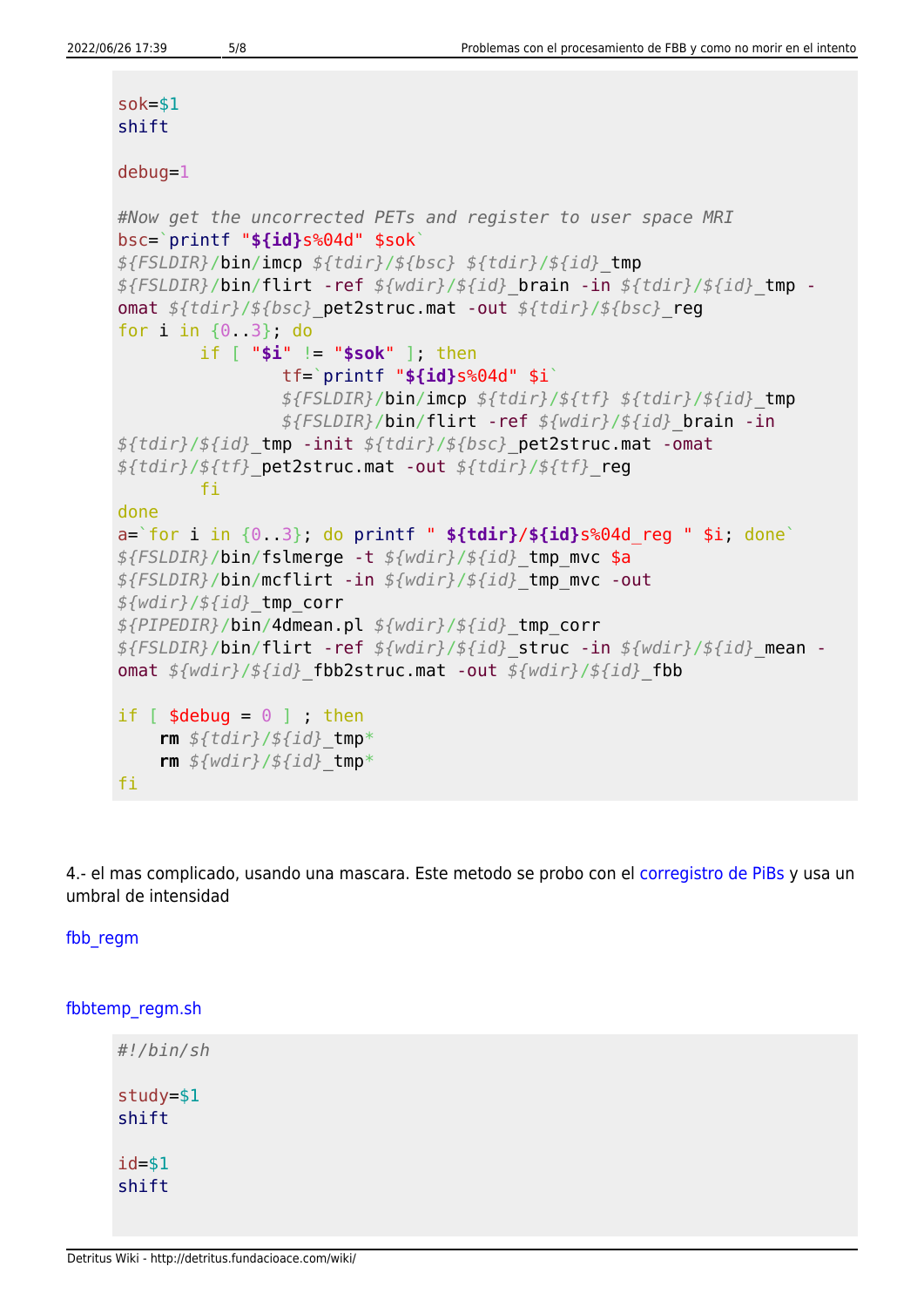```
tdir=$1
shift
wdir=$1
shift
#sok=$1
#shift
treshold=$1
shift
debug=1
#Now get the uncorrected PETs and register to user space MRI
bsc=`printf "${id}s%04d" $sok`
${FSLDIR}/bin/fslreorient2std ${tdir}/${bsc} ${tdir}/${bsc}_tmp
if [ $treshold = 0 ] ; then
         ${FSLDIR}/bin/fslmaths ${tdir}/${bsc}_tmp -thr ${treshold} -bin
${tdir}/${bsc}_tmp_fbb_mask
else
         ${FSLDIR}/bin/fslmaths ${tdir}/${bsc}_tmp -thrP ${treshold} -
bin ${tdir}/${bsc}_tmp_fbb_mask
fi
${FSLDIR}/bin/flirt -ref ${wdir}/${id}_struc -in
${tdir}/${bsc}_tmp_fbb_mask -omat ${tdir}/${bsc}_tmp_fbb -dof 9
${FSLDIR}/bin/flirt -ref ${wdir}/${id}_struc -in ${tdir}/${bsc} -
applyxfm -init ${tdir}/${bsc}_tmp_fbb -out ${tdir}/${bsc}_reg -omat
${tdir}/${bsc}_pet2struc.mat
for i in {0..3}; do
         if [ "$i" != "$sok" ]; then
                 tf=`printf "${id}s%04d" $i`
                 ${FSLDIR}/bin/fslreorient2std ${tdir}/${tf}
${tdir}/${id}_tmp
                if \lceil $treshold = \theta \rceil ; then
                         ${FSLDIR}/bin/fslmaths ${tdir}/${id}_tmp -thr
${treshold} -bin ${tdir}/${tf}_tmp_fbb_mask
                 else
                          ${FSLDIR}/bin/fslmaths ${tdir}/${id}_tmp -thrP
${treshold} -bin ${tdir}/${tf}_tmp_fbb_mask
film and the film of the film
                 ${FSLDIR}/bin/flirt -ref ${wdir}/${id}_struc -in
${tdir}/${tf}_tmp_fbb_mask -omat ${tdir}/${tf}_tmp_fbb -init
${tdir}/${bsc}_pet2struc.mat -dof 9
                 ${FSLDIR}/bin/flirt -ref ${wdir}/${id}_struc -in
${tdir}/${tf} -applyxfm -init ${tdir}/${tf}_tmp_fbb -out
${tdir}/${tf}_reg
         fi
done
a=`for i in {0..3}; do printf " ${tdir}/${id}s%04d_reg " $i; done`
```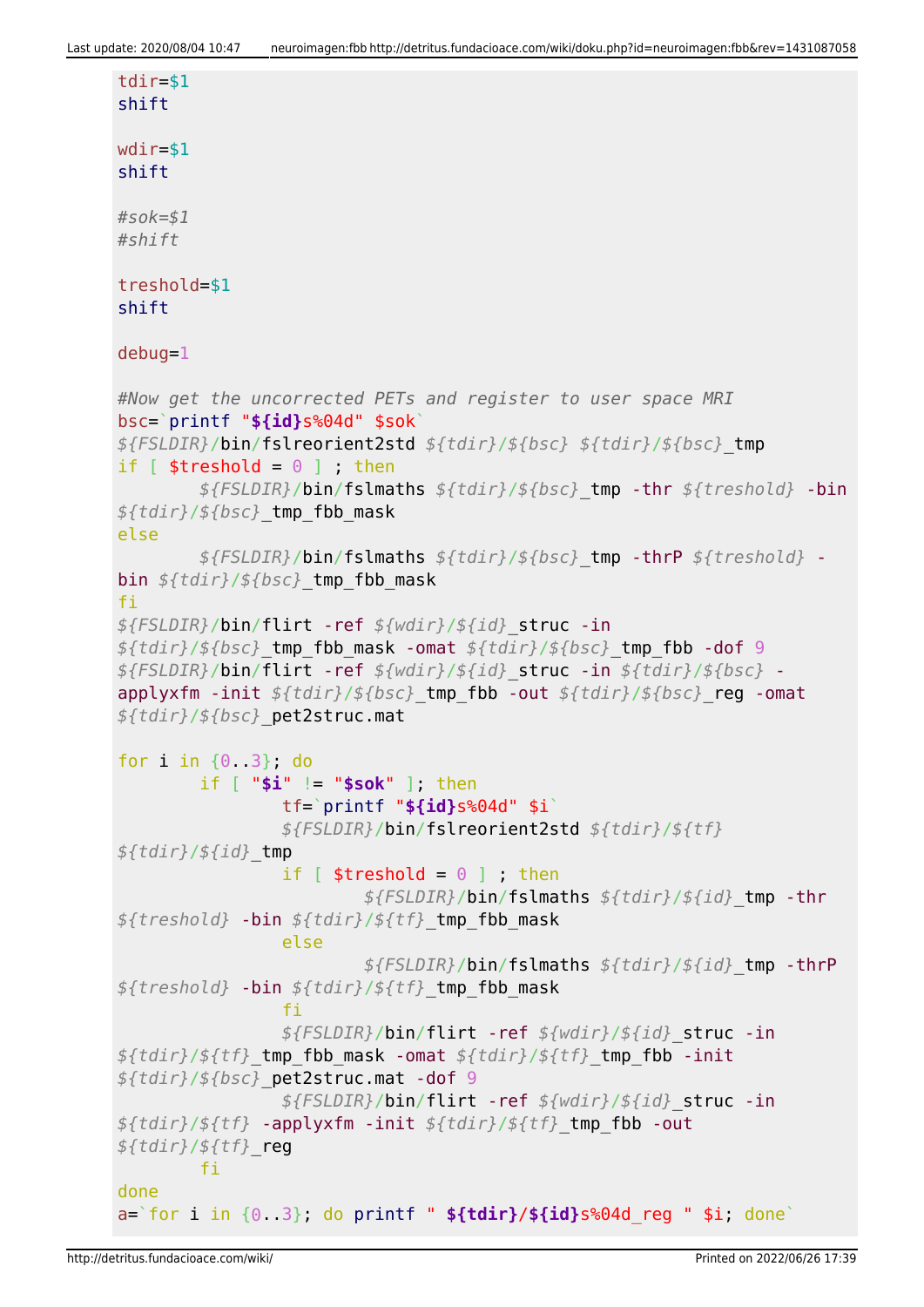```
${FSLDIR}/bin/fslmerge -t ${wdir}/${id}_tmp_mvc $a
${FSLDIR}/bin/mcflirt -in ${wdir}/${id}_tmp_mvc -out
${wdir}/${id}_tmp_corr
${PIPEDIR}/bin/4dmean.pl ${wdir}/${id}_tmp_corr
${FSLDIR}/bin/flirt -ref ${wdir}/${id}_struc -in ${wdir}/${id}_mean -
omat ${wdir}/${id}_fbb2struc.mat -out ${wdir}/${id}_fbb
if [ $debug = 0 ] ; then
     rm ${tdir}/${id}_tmp*
     rm ${wdir}/${id}_tmp*
fi
```
Esto lo he intentado agrupar en el script fbb correct.pl,

fbb correct.pl (chunk)

```
my $study;
my $cfile;
my $wbrain = 0;
my $wquide = 0;
mv $wmask = 0:
my $sok = 0;@ARGV = ("-h") unless @ARGV;
while (@ARGV and $ARGV[0] =~ /^-/) {
     $ = shift;last if / --$/;
     if (\frac{\ }{2}) { $study = shift; chomp($study);}if \left(\frac{\ }{\ }cut/\right) { $cfile = shift; chomp($cfile):}if \left(\frac{\ }{2} \right) { \frac{\ }{2} sok = shift; \frac{\ }{2} swquide = 1; }
     if \left(\frac{\ }{2} \right) { \frac{\ }{2} $sok = shift; $wbrain = 1; }
     if \left(\frac{\ }{2} \right) { \frac{\ }{2} sok = shift; \frac{\ }{2} swmask = 1; }
     if (\frac{\ }{2}) { print help $ENV{'PIPEDIR'}.'/doc/fbb reg.hlp'; exit;}
}
```
y despues,

```
foreach my $subject (@ok_pets){
         $pm->start and next;
         my $order;
         if($wmask){
                 $order = "fbbtemp_regm.sh ".$study."
".$pets{$subject}.$subject." ".$petnc_dir." ".$w_dir." ".$sok;
         }elsif($wguide){
                 $order = "fbbtemp_regc.sh ".$study."
".$pets{$subject}.$subject." ".$petnc_dir." ".$w_dir." ".$sok;
         }elsif($wbrain){
                 $order = "fbbtemp_regb.sh ".$study."
```